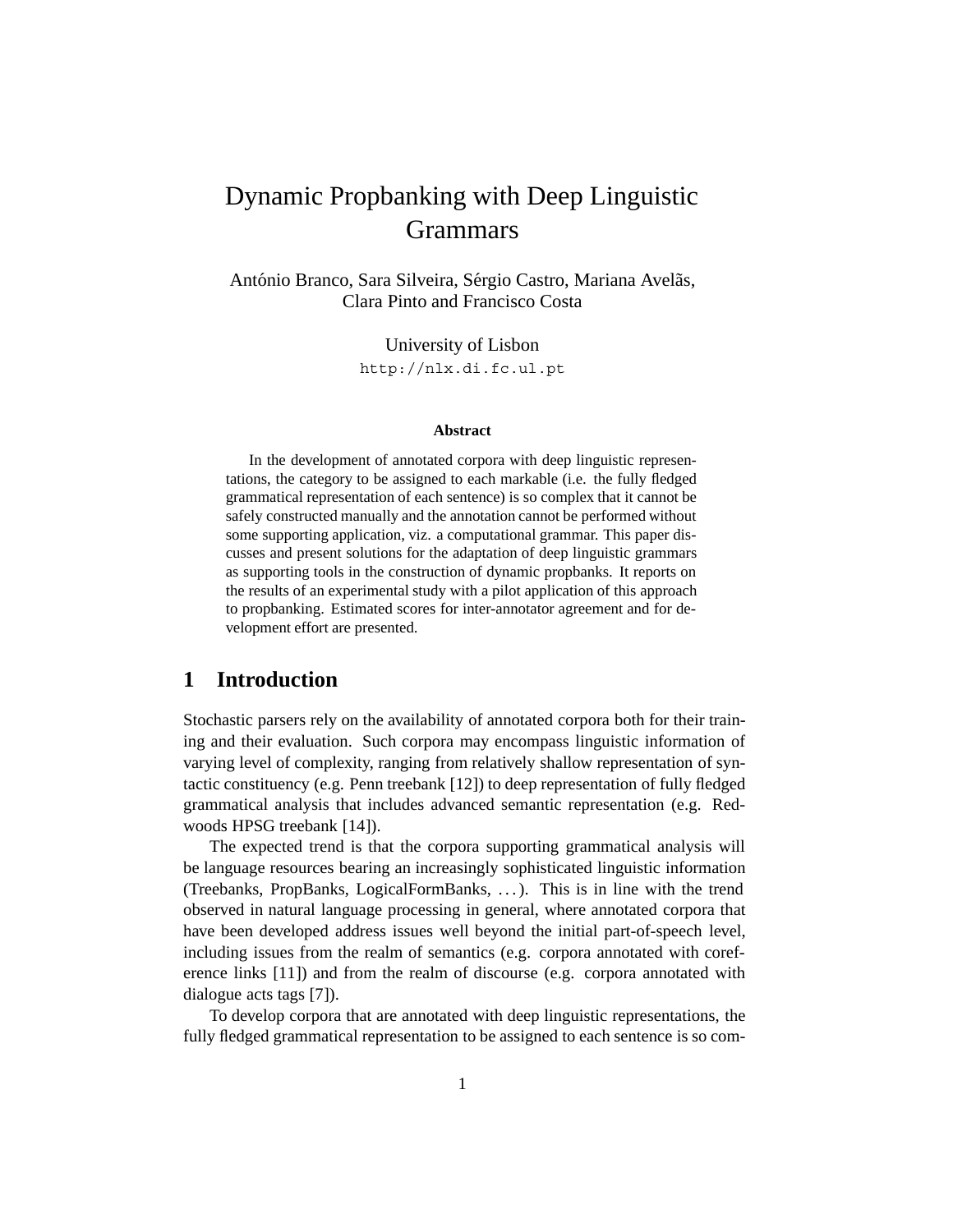plex and so specific that it cannot be reliably crafted manually piece by piece and the annotation cannot be performed without some supporting application. Such annotation environment has to integrate at least a computational grammar to construct representations that cannot be done by hand, and a user interface to display the parses available and to allow the annotator to selected one of them (e.g. the [incr tsdb()] application [13]).

Propbanks are treebanks whose trees have their constituents labeled with semantic role tags. In other words, propbanks are annotated corpora that result from the extension of the annotation associated to the sentences in treebanks by means of an extra set of tags for semantic roles. The seminal work in this area is due to [15] and the semantic roles adopted for arguments were ARG1, ..., ARG4, while the semantic roles used to classify modifiers include tags such as LOC, TMP, MNR, etc.

The construction of propbanks thus offers a new area for the application of deep linguistic grammars to the development of language resources. It also presents specific challenges that need to be addressed.

While word sense disambiguation is a task of semantic categorization for words, propbanking can be seen as a task of semantic categorization for phrases. At their core, tasks of semantic categorization involve semantic ambiguity resolution and deep linguistic grammars are known not to be the most suitable approach to handle semantic categorization tasks. Moreover, any deep linguistic grammar that might be used to support (at least the initial stages of) the construction of a propbank could not rely on stochastic models that would allow it to resolve semantic role assignment, as the training data needed to obtain these models are the materials that are being constructed with the help of the grammar.

An immediate move to ponder would be to extend the grammar so that the different parse trees it produces for a given sentence have their constituents labeled with the different possible semantic roles. The task of propbanking would then be similar to the task of treebanking. The human annotator would go through the parse forest generated and select the appropriate tree, with the appropriate semantic roles in the appropriate constituents. However, this turns out not to be a practically viable option as it would induce an exponential explosion of the size of the parse forest and would severely hurt the efficiency of the grammar.

An alternative to this one-step approach is a two-phase approach. In a first phase, the grammar is used to get at the correct tree for the sentence at stake. Once that representation is selected, in a second phase, its phrases are tagged by the human annotator. This is a scenario that avoids the explosion of the parse forest that would result from the one-step approach. And very importantly, this is a scenario that still allows exploring the contribution of the grammar for propbanking to the maximum extent possible without spurious overgeneration.

The grammar can be used not only to construct the underlying syntactic tree but also to advance the assignment of semantic roles: if its deep linguistic representation is "deep" enough to include the predicate-argument structure of the sentence, the grammar can be used to correctly assign the role labels for its constituents that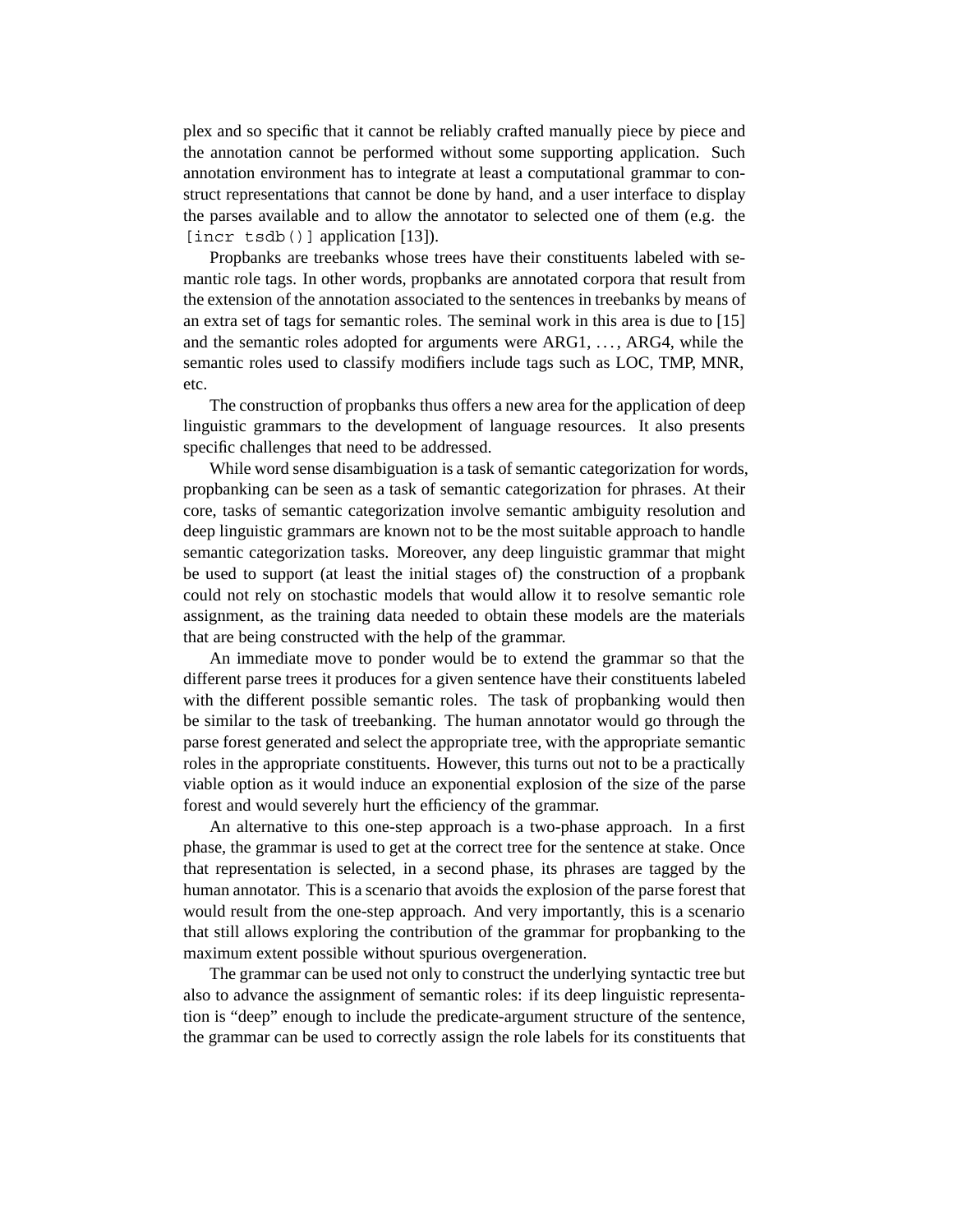are arguments, viz. ARG1 to ARG*n*. By the same token, it can be used to identify the phrases that are modifiers, and hence to automatically select only those constituents that still need to be further manually inspected and specified for their semantic role.

In this paper we report on the adoption of this approach to propbanking and describe the solutions we developed in order to construct a propbank based on a deep linguistic grammar. This involved using an existing deep linguistic grammar and using available tools for the creation of dynamic treebanks, that accommodate the fact that the grammar may evolve and its output may be altered and refined.<sup>1</sup> Accordingly, in this paper we will also describe the solutions developed for the construction of a dynamic propbank that is supported by a grammar that may evolve and be refined along time.

Section 2 reports on the adaptation of a deep linguistic grammar to the task of semi-automatic propbanking and of the tool for dynamic treebanking. In Section 3, we describe the annotation environment developed to assist in the manual completion of a dynamic propbank. Section 4 describes a pilot experimental study of the practical viability of this environment, and Section 5 presents the concluding remarks.

## **2 Semantic role tagging by the grammar**

The deep linguistic grammar used for semi-automatic propbanking was LXGram [5, 6, 4, 3]. This grammar is developed under the grammatical framework of HPSG-Head-Driven Phrase Structure Grammar [16, 17] and uses MRS-Minimal Recursion Semantics [10] for the representation of meaning. Its implementation is undertaken with the grammar development environment LKB-Linguistic Knowledge Builder [9] and the LinGO Grammar Matrix version 0.9 [2] was used as the initial code upon which the grammar is being built.

The evaluation and regression testing of this grammar is done via the application  $[incr \text{tsdb()}] [13]$  that works in tandem with the LKB. Once the sentences are parsed, they are manually disambiguated using this profiling environment, which can then be used to export into text files several views of the syntactic and the semantic analyses obtained by the grammar (e.g. parse trees, feature structures and semantic representations).

As this is an HPSG grammar, there are no explicit categories like Sentence, Noun Phrase, etc. in the grammatical representation. Instead there are feature structures that describe and stand for such categories. The LKB environment, however, has a visualization device for grammatical representations that permits to display tree views where these categories can be made to appear. There are specific configuration files for this device where it can be stated what feature structures should be mapped to what symbols that appear in the nodes of the syntax

<sup>&</sup>lt;sup>1</sup>We are using the notion of "dynamic" annotation of corpora (for treebanking, propbanking, etc) in the sense worked out for the Redwoods Treebank in [14].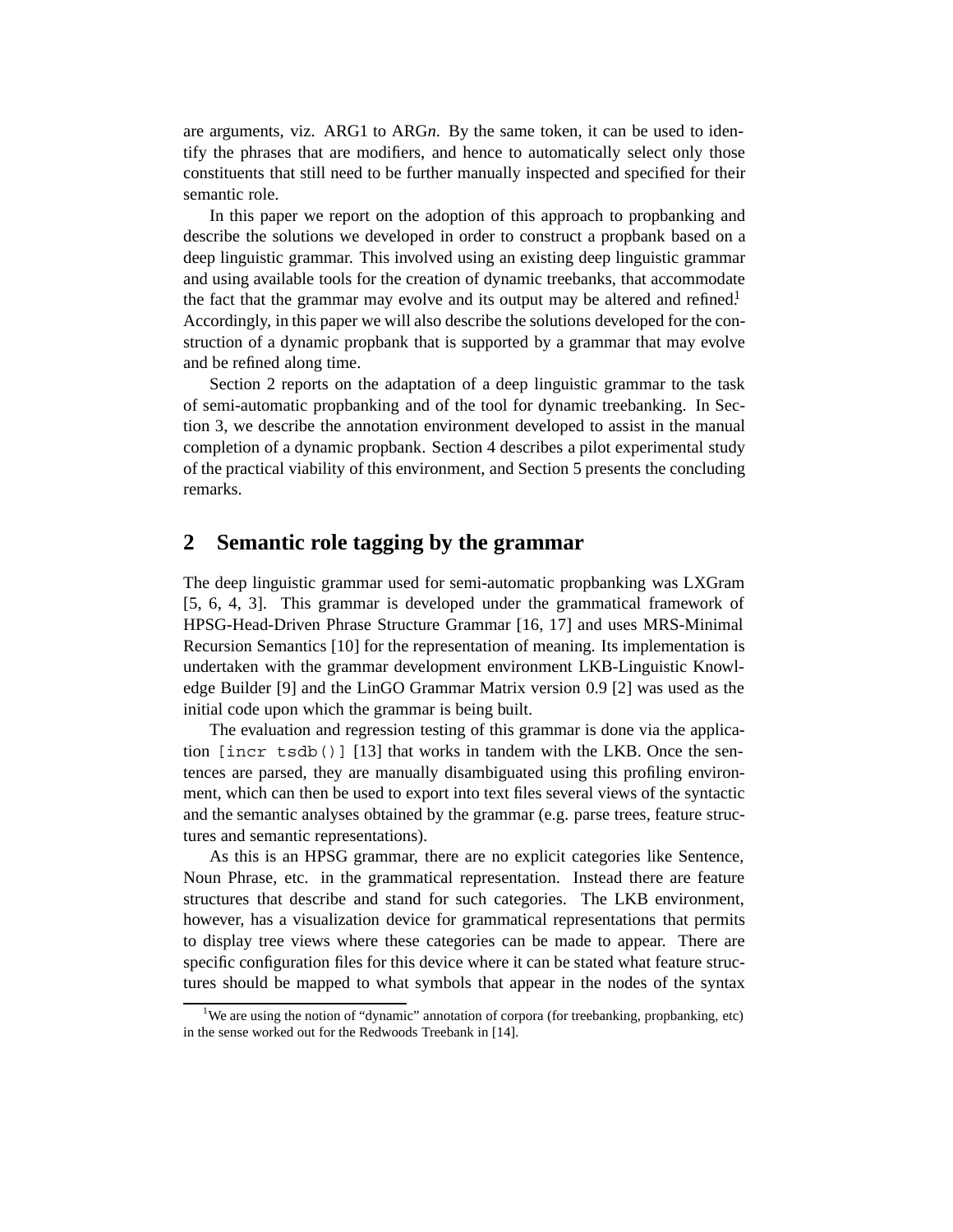tree displayed. For instance, a constituent with a HEAD feature of the type *verb* and a SUBJ feature with the empty list as its value is categorially a sentence, and it is possible to configure the visualization device for the corresponding tree node to appear with the label S. This is the key facility we explored in this grammar development environment to make semantic role labels appear in the appropriate constituents in the parse tree.

Some of the semantic role labels that are used in PropBank can be obtained from features that describe the semantics of the sentence, namely those used to tag the subject and the complements of predicators, ARG1 to ARGn.

For instance, a verb that is associated to a semantic relation whose first argument is that verb's subject will comply with a constraint like the following:

$$
\left[\text{synsem}[\text{loc}[\text{car}]\text{val}]\text{sub}\left\langle [\text{loc}[\text{cont}]\text{mod}[\text{ind}] \right\rangle ]\right]\\ \text{conv}[\text{rels}\left\{ [\text{arg} \text{min}] \right\}
$$

This is the underlying piece of information that can be used to assign semantic role labels. Although this piece of information is visible in the feature structures for predicators, it is not visible in the feature structures for the actual phrases that are to be labeled. For this reason, the grammar was expanded with an extra feature (ROLE-LABEL) marking the semantic role label of constituents. In this example, with this sort of verbs, another constraint was added:

$$
\left[\text{synsem}[\text{Loc} \left[\text{car}[\text{val}]\text{sub}/\left[\text{Loc} \left[\text{role-labe} \left[\text{cor} \left[\text{rel} \left[\text{max} \left[\text{val}\right]\right]\right]\right]\right]\right]\right]\right]
$$

A quite straightforward way to include such semantic role labels in the output tree is by simply adjusting the mapping from feature structures to node labels in the visualization device so that the information contained in the semantic representations is rendered visible in the tree exported.

For the sake of illustration, Figure 1 presents an example of a parse tree exported. All constituents have a category label. The relevant constituents also have a tag describing their syntactic function (SJ for subject, DO for direct object, IO for indirect objects, OBL for oblique complements, PRD for predicative, M for modifier), separated from the category label by a dash. Also separated by a dash, a third tag describes the semantic role that can be obtained from the semantic representations derived by the grammar, ARG1,. . . , ARG*n* for subcategorized arguments, M for modifiers.

The ARG1,. . . , ARG*n* tags are similar to the same tags used in PropBank, but note that PropBank starts at ARG0 whereas we start at ARG1. The M is here a portmanteau tag that covers all semantic roles that are possible for modifiers. It corresponds to PropBank tags like LOC, TMP, MNR, etc. As mentioned above, producing these more specific tags by the grammar is not practically viable. Our approach to propbanking consists in manually refining the M tag in a second phase, that is described in the next section.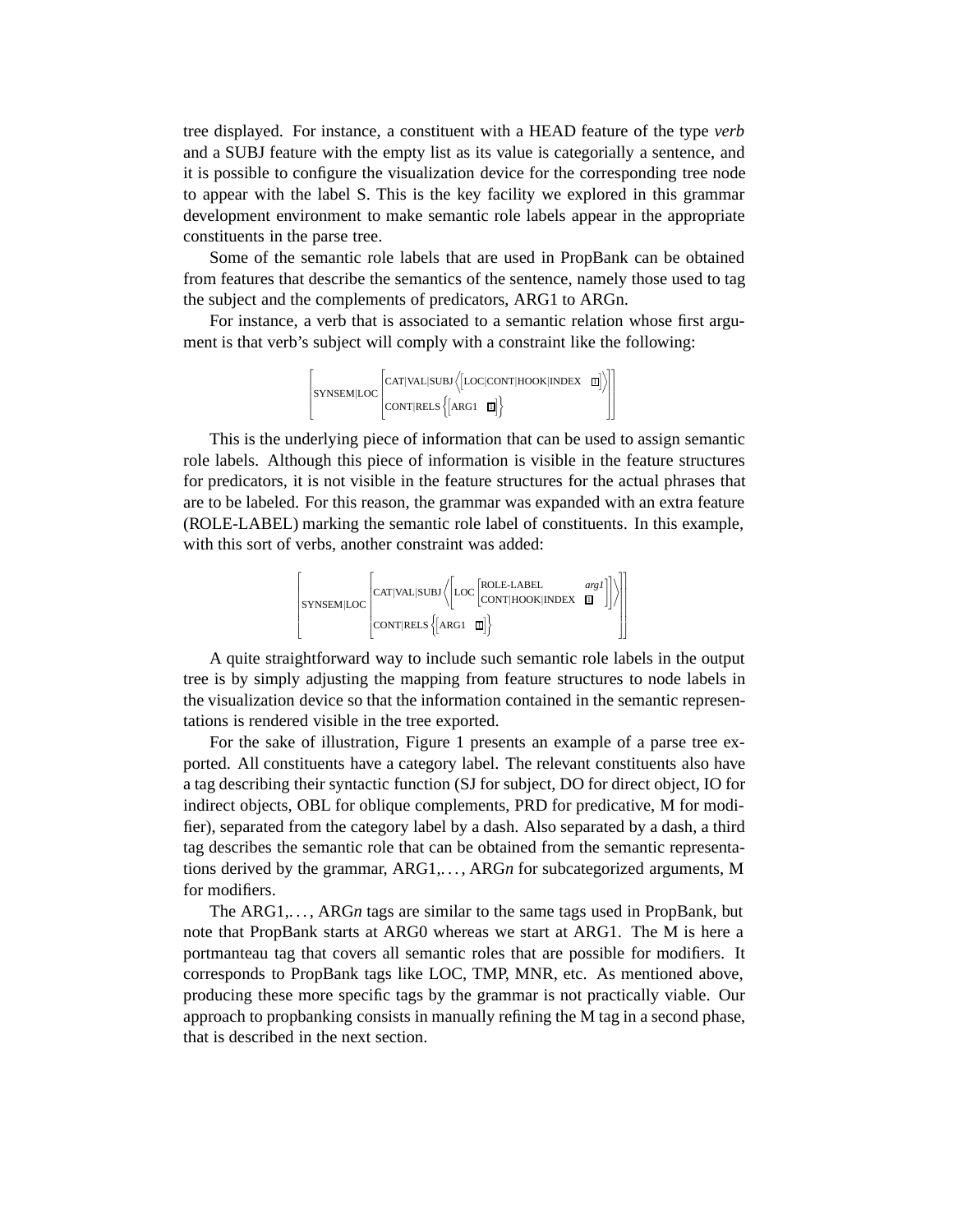```
(S (PP-M-M (P (Para))
     (S (NP-SJ-ARG1 (D-SP (a))
                     (N (delegação)))
         (VP-C (V (evitar))
              (NP-DO-ARG2
                 (D-SP (um))
                 (N' (N (conflito))
                     (AP-M-M (A (armado))))))(S (PP-M-M (P (em))
        (NP-C (N (Maio))))
 (S (NP-SJ-ARG1 (D-SP (a))
                (N (ONU)))
    (VP (V' (V' (V (enviou))
                (ADVP-M-M (ADV (rapidamente))))
            (NP-DO-ARG2 (N (tropas))))
        (PP-OBL-ARG3
         (P (para))
          (NP-C (D-SP (a))
                (N (fronteira)))))))))
```
Figure 1: Parse tree exported from [incr tsdb()] and decorated with semantic role labels. The sentence translates into "For the delegation to avoid an armed conflict, in May the UN quickly sent troops to the border".

## **3 Completing semantic role tagging**

After the propbanking is advanced in a first phase by the grammar, a completion step follows that consists in the manual specification of the occurrences of the portmanteau tag M in terms of one of the semantic roles available for modifiers in the tagset, LOC, TMP, MNR, etc.

Before proceeding with the descritpion of the second phase of the propbanking, it is worth noting that for the two step annotation methodology we are reporting on, there is nothing essential in the usage of the HPSG framework, the LKB development environment or an MRS semantic representation. Any deep linguistic grammar is suitable to support the first, automatic phase described in the section above provided it delivers deep enough representations, that include at least the semantic roles for arguments.

Turning now to the second phase of the propbanking, this manual annotation is prepared by two tools. A converter from trees into an annotation format compatible with the annotation interface, and a reverser tool for the symmetric operation.

A third tool is also necessary to support the construction of a dynamic Propbank. The development of this annotated corpus is based on a computational grammar which is itself likely to be under development or refinement and to evolve. It should thus be expected that a sentence that received a certain analysis under version  $n$  of the grammar may receive a different tree under the subsequent version  $n+1$ . This change in grammatical analysis is likely to have an impact on the annotation produced with the support of the grammar in version  $n$  and previously stored in the Propbank. Therefore, a third tool is necessary to support this dynamic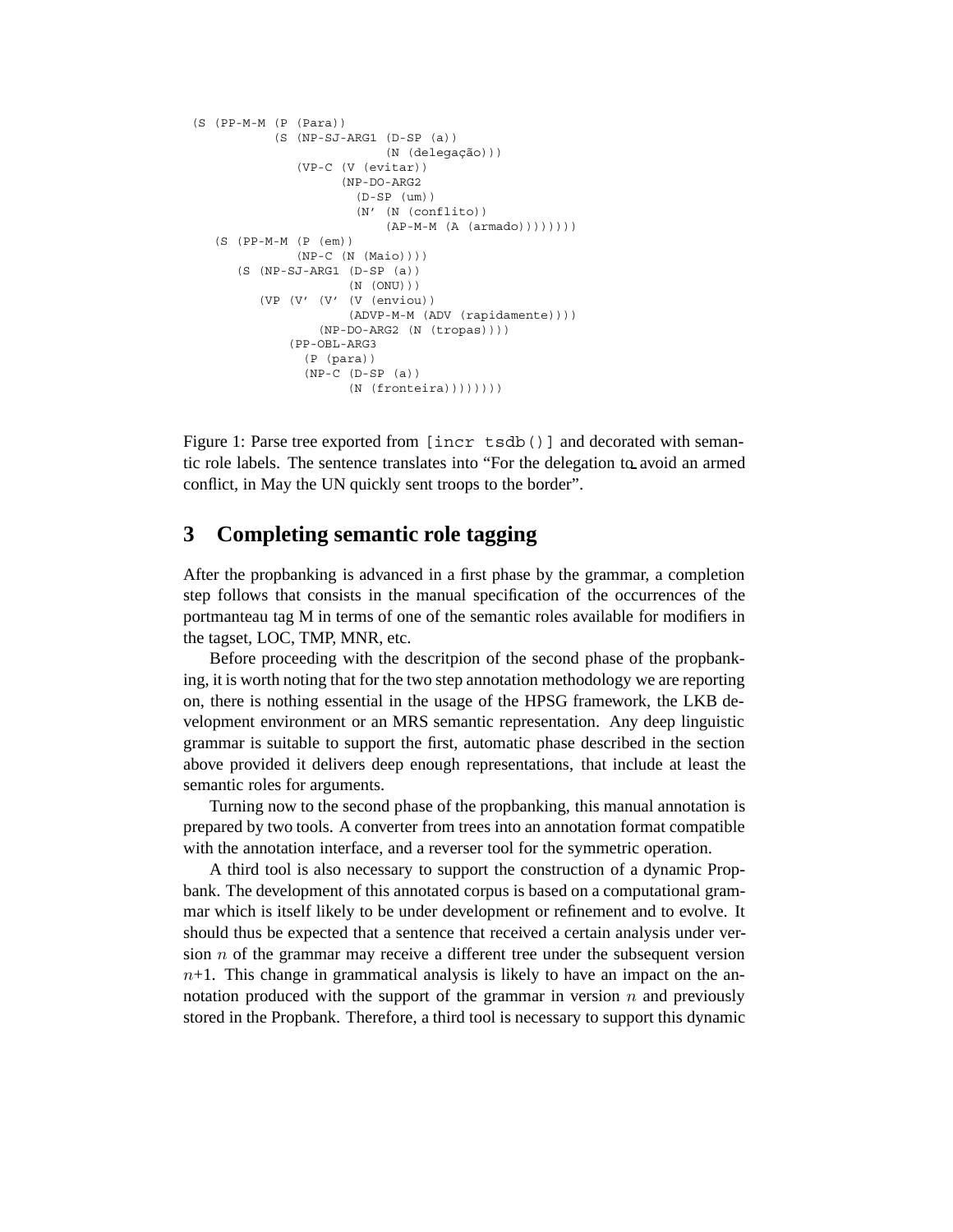|                                                                                                                                                                                                                                 | A                            | B                                        |                                    | D                                          | Ε                   | F     | G                                | $\sim$ |
|---------------------------------------------------------------------------------------------------------------------------------------------------------------------------------------------------------------------------------|------------------------------|------------------------------------------|------------------------------------|--------------------------------------------|---------------------|-------|----------------------------------|--------|
|                                                                                                                                                                                                                                 | Syntactic<br><b>Function</b> | Level 1<br>Semantic <sup>1</sup><br>Role | Level 2<br>Semantic $\ast$<br>Role | <b>Covered String</b>                      | <b>Observations</b> | First | Last<br><b>Position Position</b> |        |
| $\overline{2}$                                                                                                                                                                                                                  | PP-M                         | M                                        | <b>PNC</b>                         | Para a delegação evitar um conflito armado |                     | 0     |                                  |        |
| 3                                                                                                                                                                                                                               | NP-SJ                        | ARG1                                     |                                    | a delegação                                |                     |       | 3                                |        |
| 4                                                                                                                                                                                                                               | NP-DO                        | ARG <sub>2</sub>                         |                                    | lum conflito armado                        |                     | 4     | 7                                |        |
| 5                                                                                                                                                                                                                               | AP-M                         | M                                        | PRED                               | larmado                                    |                     | 6     |                                  |        |
| 6                                                                                                                                                                                                                               | PP-M                         | M                                        | <b>TMP</b>                         | lem Maio                                   |                     | 7     | 8                                |        |
| $\overline{7}$                                                                                                                                                                                                                  | NP-SJ                        | ARG1                                     |                                    | la ONU                                     |                     | 9     | 11                               |        |
| 8                                                                                                                                                                                                                               | ADVP-M                       | M                                        | <b>MNR</b>                         | rapidamente                                |                     | 12    | 13                               |        |
| 9                                                                                                                                                                                                                               | NP-DO                        | ARG <sub>2</sub>                         |                                    | tropas                                     |                     | 13    | 14                               |        |
| 10                                                                                                                                                                                                                              | PP-OBL                       | ARG3                                     |                                    | lpara a fronteira                          |                     | 14    | 16                               |        |
| Para a delegação evitar um conflito armado, em Maio a ONU enviou rapidamente tropas para a fronteira.<br>11                                                                                                                     |                              |                                          |                                    |                                            |                     |       |                                  |        |
| $\frac{1}{2189}$ (2178 $\frac{2179}{2180}$ $\frac{2180}{2181}$ $\frac{2182}{2182}$ $\frac{2183}{2184}$ $\frac{2185}{2185}$ $\frac{2186}{2187}$ $\frac{2188}{2189}$ $\frac{2189}{211}$ $\left[\frac{2189}{211}$<br>$\rightarrow$ |                              |                                          |                                    |                                            |                     |       |                                  |        |
| Sheet 11 / 50<br>PageStyle 2188<br>100%<br><b>STD</b><br>$Sum = 0$                                                                                                                                                              |                              |                                          |                                    |                                            |                     |       |                                  |        |

Figure 2: Annotation interface

propbanking.

These tools are described in the next subsections.

### **3.1 Exporting trees to and from an annotation interface**

The annotation interface is based on a basic yet very efficient and powerful enough technology in view of the manual task it is aimed at supporting. A set of sentences to be annotated is presented in a spreadsheet file, with each sentence in a different sheet. The constituents that need to be tagged are displayed in the first column, each constituent in a separate cell. The semantic role labels that were assigned by the grammar are displayed in the second column, aligned with the corresponding constituents. The third column is left blank and its cells in the lines with M in the second column offer a drop down menu from which it is possible to pick the semantic role label with which to specify M.

These spreadsheets are created by the converter tool that takes as input an exported version of the sentences treebanked with [incr tsdb()]. For each suite of treebanked sentences, a spreadsheet is created with as many sheets as sentences in that suite. If a given sentence happens not to have received a parse, its sheet only contains its identification number and that sentence. If in turn the sentence received a parse in the treebank, its tree is processed and for each node with a syntactic function that ends in -SJ, -DO, -IO, -M, -OBL, or -PRD, a new line in the sheet is printed.

The sentences that have a parse, i.e. whose propbanking needs to be finalized, are identified by a designated format for the name of the sheets containing them. The annotator only needs to look for those sheets with the name in that format, since only there actual annotation is required to be performed.

As mentioned above, each line has cells automatically filled in, and others to be filled in by the annotator. Each line includes cells with  $(A)$  the syntactic category and grammatical function, (B) the semantic role assigned by the grammar, (C) the "level two" of the semantic annotation—the cell to be filled in by the human annotator—, (D) the constituent being tagged, (E) the annotator's observations—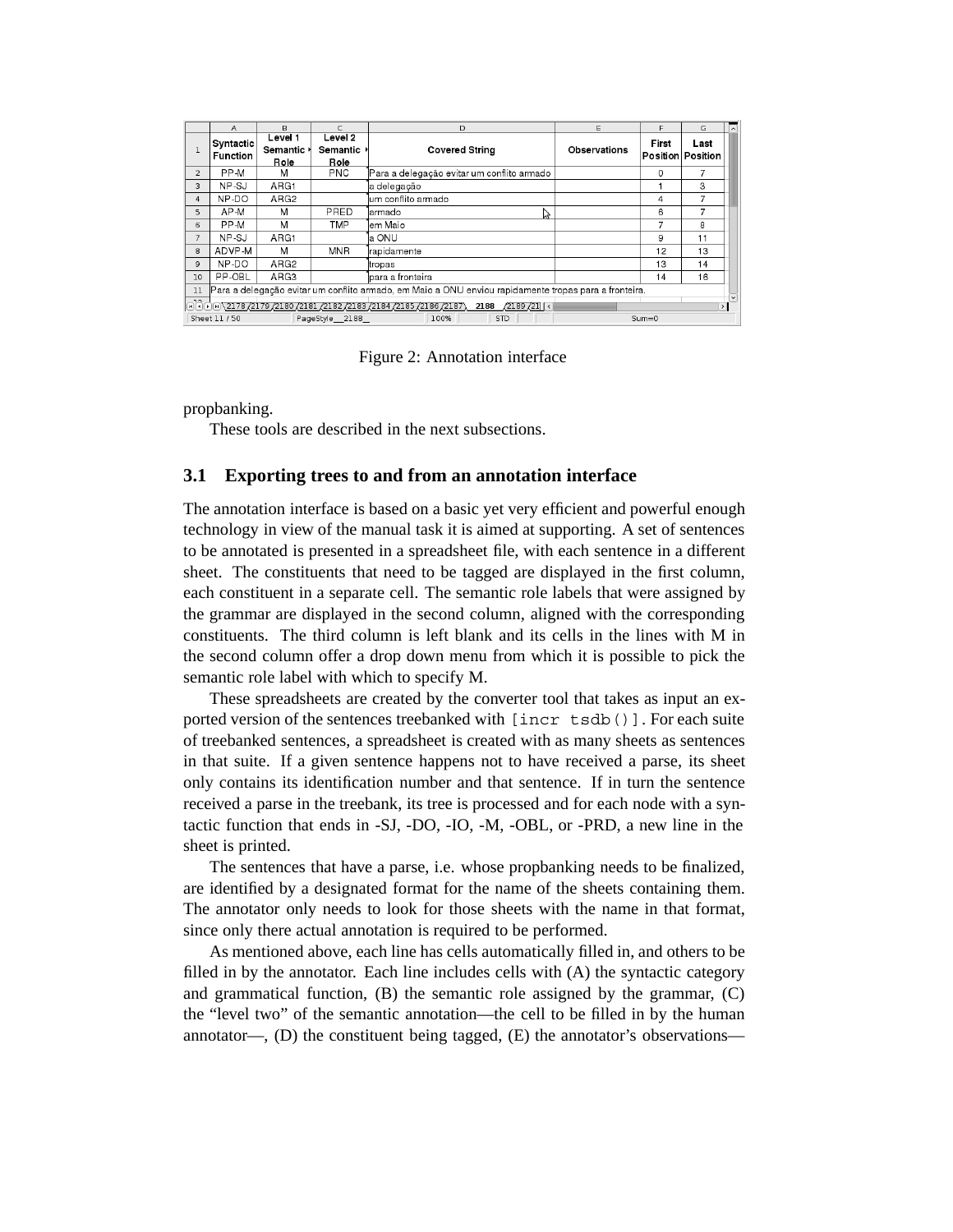```
(S (PP-M-PNC (P (Para))
       (S (NP-SJ-ARG1 (D-SP (a))
                      (N (delegação)))
           (VP-C (V (evitar))
                (NP-DO-ARG2
                   (D-SP (um))
                   (N' (N (conflito))
                      (AP-M-PRED (A (armado))))))(S (PP-M-TMP (P (em))
         (NP-C (N (Maio))))
(S (NP-SJ-ARG1 (D-SP (a))
                (N (ONU)))
   (VP (V' (V' (V (enviou))
               (ADVP-M-MNR (ADV (rapidamente))))
           (NP-DO-ARG2 (N (tropas))))
        (PP-OBL-ARG3
         (P (para))
         (NP-C (D-SP (a))
                (N (fronteira)))))))))
```
Figure 3: Parse tree after manual role labeling. Newly introduced tags are -PNC, -PRED, -TMP and -MNR.

free text by the annotator—, and finally (F-G) the begin and the end positions of that phrase in the sentence.

When the propbanking is finalized, the sentences are reverted to the original tree representation, now extended with the newly assigned tags for the semantic roles of modifiers.

This operation is ensured by a reverting tool. This tool parses the data in the sheets of the spreadsheet and, guided by the information in the last column of the sheets on the initial and final position of the phrase, recombines the information stored there with the original information about the parse tree of the sentence. The outcome is a set of restored sentence trees like the one displayed in Figure 1 with the only difference that now level 2 tag M does not occur in them, as in Figure 3. Each one of its occurrences in the original tree generated by the grammar was replaced by the tag with which it was manually specified.

Note that this annotation interface is very flexible and permits to accommodate tagsets other than the one adopted here, which replicates the tagset of the English PropBank in [15]. It permits to specify not only the modifiers with sub-semantic roles LOC, TMP, MNR, etc., but also the arguments with sub-semantic roles like AGENT, PATIENT, EXPERIENCER, etc. One just needs to add extra drop down menus with the required range of tags in the third column cells of the lines already containing the ARG1,..., ARGn tags.

This is thus an annotation interface that can very easily be adapted for arbitrarily complex, multi-layer hierarchical tagsets of semantic role labels, including those that may be extended and get more complex along the development of refined versions of the propbank.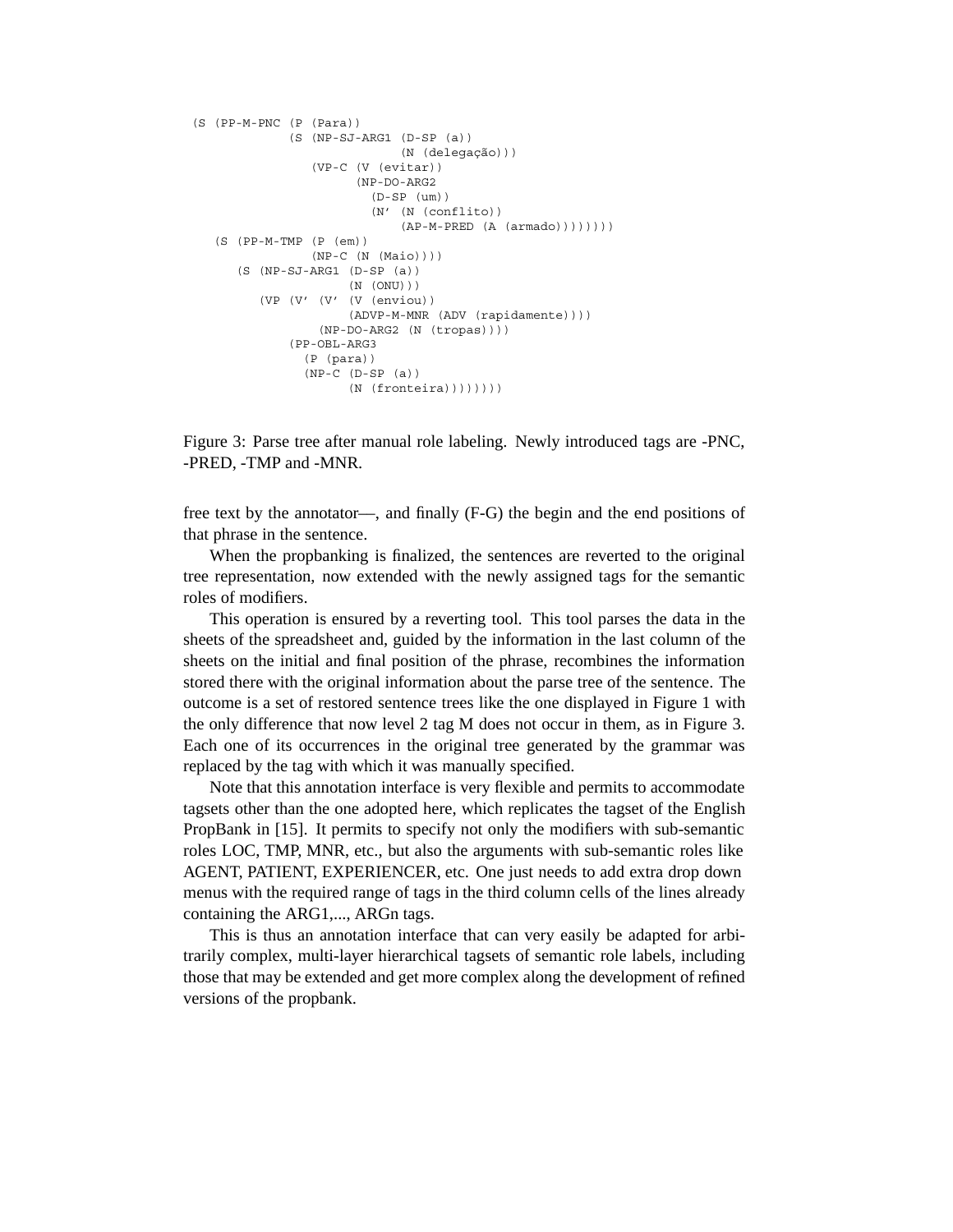#### **3.2 Supporting the construction of a dynamic propbank**

An annotated corpus whose construction is based on a grammar that evolves with time has a dynamic nature. As the grammar gets extended or refined in each new version, the composition of the corpus is likely to evolve as well. For instance, some sentences that got a parse with a previous version  $n$  and were annotated with that parse may have no parse in version  $n+1$ ; sentences that received a parse with version n of the grammar may have that parse tree altered in version  $n+1$ ; and sentences that had no parse with version n may receive a parse in version  $n+1$ . As the grammar evolves, sentences may thus be dropped from the annotated corpus, may have their annotation changed, or new sentences may enter the annotated corpus. Of course, many annotated sentences in the treebank will be kept unchanged in the new versions.

Given the annotation environment adopted for propbanking, in order to minimize the manual effort spent, the two cases that are important to handle in a version  $n+1$  of the propbank (supported by version  $n+1$  of the grammar) are the case of the sentences that have their parse trees changed and the case of the new annotated sentences that entered the treebank. For the remaining propbanked sentences, whose annotation was not altered, they just need to be automatically transfered from version *n* to version  $n+1$  of the propbank.

To support this dynamic propbanking, a tool was developed that performs the required comparisons between the annotated sentences in version  $n$  of the propbank and the outcome of version  $n+1$  of the grammar applied over the pool of the sentence to be propbanked. Moreover, it singles out the sentences that need to receive the attention of the human annotators and transfers the remaining annotated sentences from version  $n$  to version  $n+1$ .

This comparator tool receives as input the spreadsheets  $S_n$ , of the previous version of the propbank, and the spreadsheets  $S_{n+1}$ , generated on the basis of version  $n+1$  of the grammar. For each pair of spreadsheets containing the same suite of sentences, every sentence will be checked.

If a sentence maintains its parse tree from version  $n$  to version  $n+1$ , its propbank annotation will be maintained and transfered from  $S_n$  to  $S_{n+1}$ . Thus, the annotators do not have to re-annotate these sentences.

If in turn a sentence did not have a parse in version  $n$  and received a parse in version  $n+1$ , its sheet is signaled in the spreadsheet by means of a designated format for its name. Also, if a sentence receives a parse tree in version  $n+1$  that is different from the parse tree in  $S_n$ , its sheet is also signaled. Additionally, for the sake of documentation, the parse tree and its semantic role labels in  $S_n$  are copied into  $S_{n+1}$  to a position in the corresponding sheet below the new parse tree whose propbanking is to be completed by the annotator.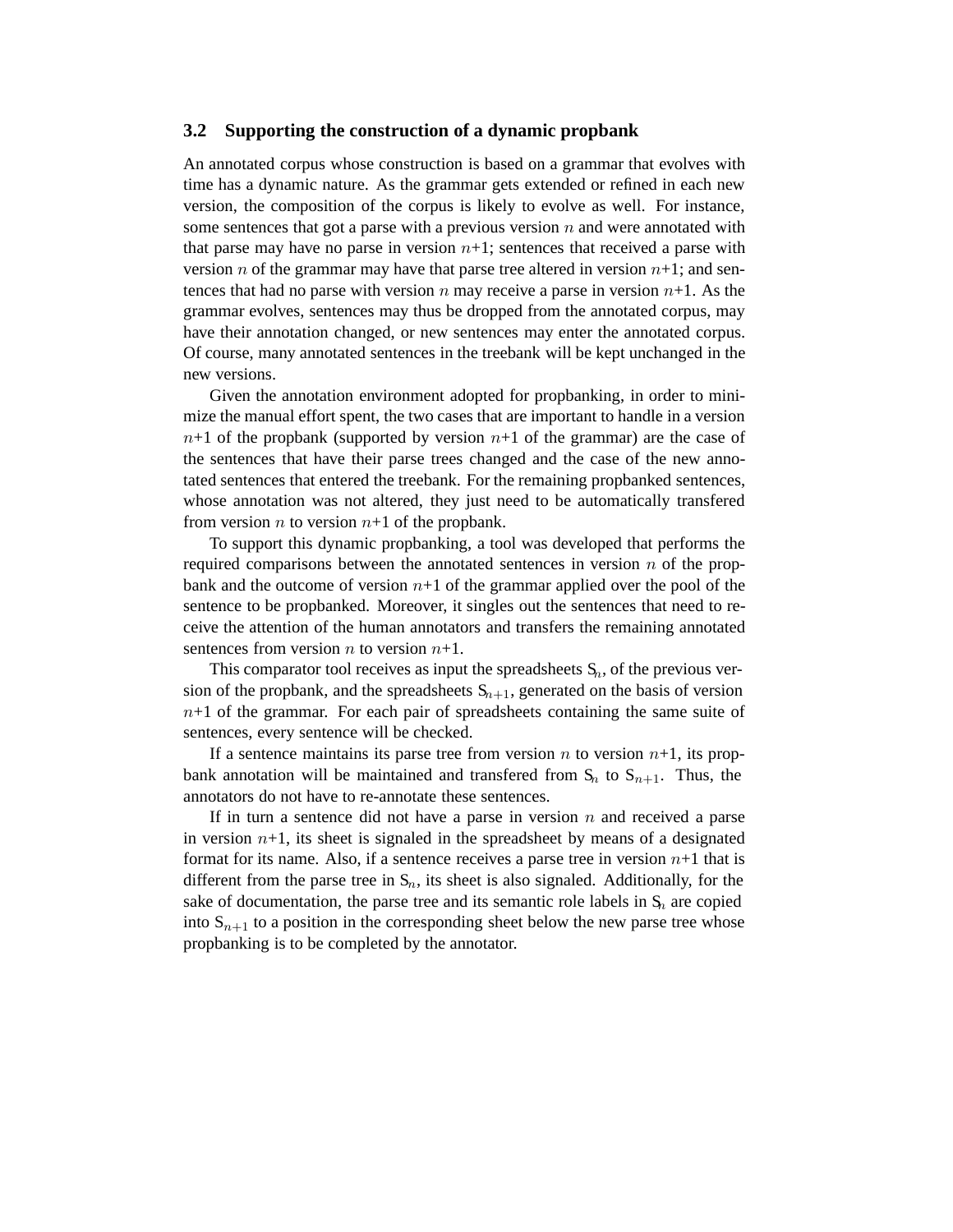## **4 Propbanking with a deep linguistic grammar**

The practical viability of the propbanking environment just described was tested in a pilot experimental study. In this study, this environment was used to propbank 807 sentences (5,457 tokens overall; longest sentence with 34 words), extracted from a corpus of newspaper texts with a total of 350 Ktoken and 12 Ksentence [1]. This is an annotated corpus accurately annotated with part-of speech and morphological information and these annotations were used to help constrain the grammar search space.

The propbanking was performed under the annotation methodology consisting in a double blind annotation followed by adjudication. The annotation was produced by two annotators, who hold a degree in the Humanities with formal training in Linguistics and who have more than one year of experience in corpus development and treebanking. The adjudication was done by a third element of the team, who holds a degree in Linguistics and was the main coder of the grammar used.

The 807 sentences (5,457 tokens) were propbanked in 10 hours by the annotators, without any previous period of adaptation to the task in this study. This indicates that a rate of at least 80 sentences (550 tokens) propbanked per hour can be expected, provided these sentences had been previously treebanked in this overall environment for corpus development. A propbank with a typical size of 1 Mtoken could thus be expected to be produced out of a deep linguistic treebank in about 2,000 hours, with an estimated 100 person month of effort for a double blind annotation with adjudication.

This study also allowed getting a first indicative assessment of the level of reliability of the data produced by the annotators, before adjudication, that can be expected for a proposition bank produced under this methodology. The interannotator agreement coefficient used was Cohen's  $\kappa$  coefficient [8], calculated by the formula

$$
\kappa = \frac{A_o - A_e}{1 - A_e}
$$

where  $A<sub>o</sub>$  is the observed agreement, and  $A<sub>e</sub>$  is the expected agreement. Expected agreement is the sum of the expected agreement for every tag, where the expected agreement for each tag is the probability of the two annotators to assign that tag by chance. The probability of one annotator assigning a given tag by chance is the proportion of items actually assigned by that annotator with that tag.

The score for the inter-annotator agreement was 0.77 for an observed agreement of 0.83 and an expected agreement of 0.27, calculated over a total number of 334 assigned tags (tokens).

## **5 Conclusions**

Annotated corpora tend to include increasingly sophisticated linguistic information. When developing treebanks with deep linguistic representations, the linguis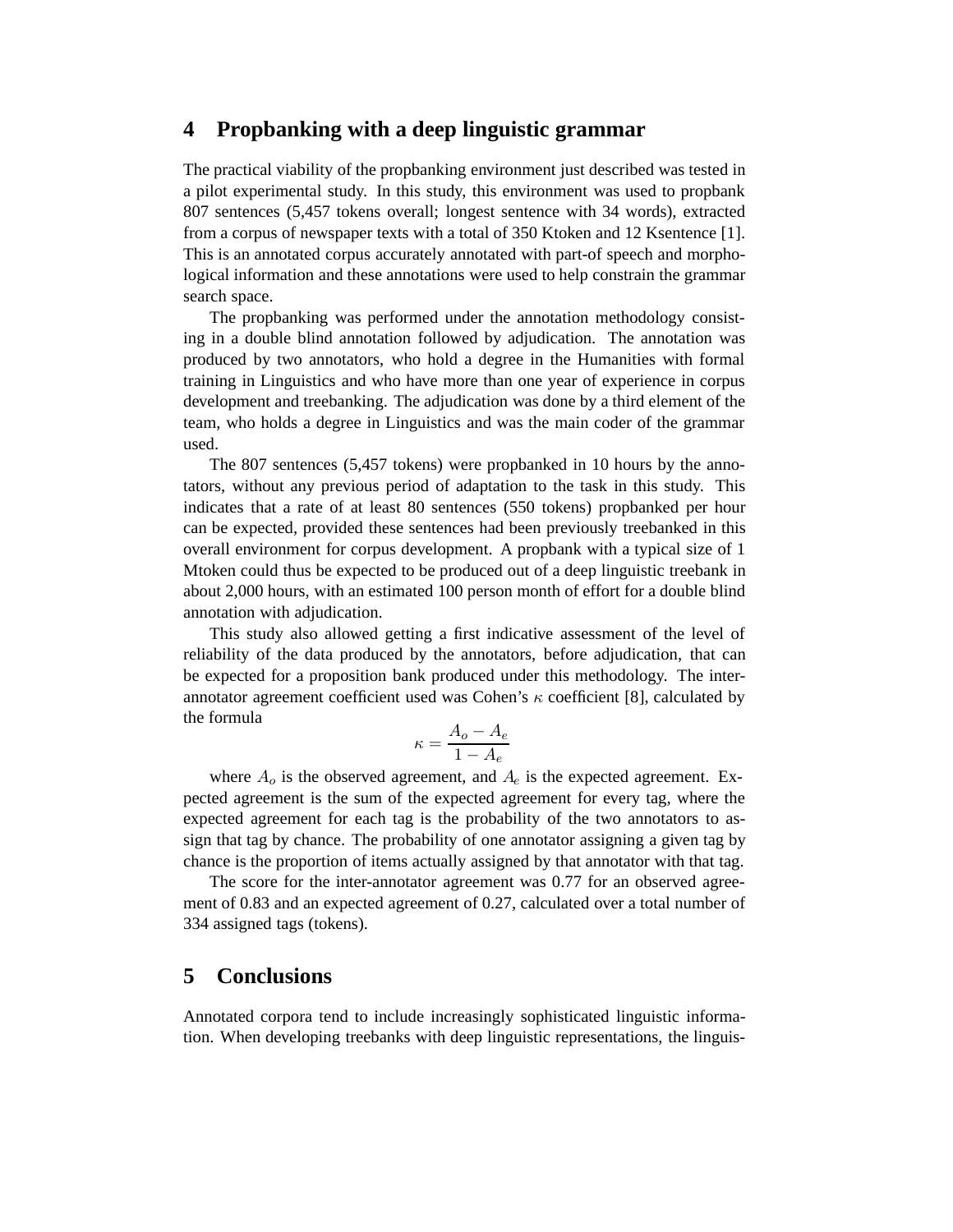tic information to be associated with each sentence is so complex that it cannot be safely done manually and the annotation has to rely on some computational grammar supporting it. In this paper we discussed how to extend the utilization of deep linguistic grammars as supporting tools also for the annotation of propbanks.

In order to explore the contribution of the grammar for propbanking to the maximum extent possible without hurting its efficiency, the propbanking environment studied was based on two phases. In a first phase, the grammar is used to treebank the sentence. As the grammatical representations produced by the grammar already include predicate-argument structures, this information was explored to annotate the argument phrases with the semantic role labels ARG1,. . . ,ARG*n* for arguments. In a second phase, the parse trees were converted to an interface format that singled out the modifier phrases, whose propbanking still needs to be completed by the human annotators.

As the grammar is typically an application that will be extended and refined over time, the propbanking environment needs to be prepared to support the construction of a dynamic propbank. This is achieved with the help of a comparison tool that permits drawing the attention of the annotators only for the sentences newly entered in the treebank.

This propbanking environment was tested in a preliminary experimental study. In this study, though the annotators and the adjudicator were performing their tasks for the very first time, without previous substantial training that could be gathered after continued work, the results of this pilot study were very promising. They suggest that, provided human annotators have been sufficiently exercised over a large enough portion of corpus, this environment will support the propbanking of over 80 sentences per hour and permits to expect a reliable level of inter-annotator agreement, that will rise over 0.77 in terms of the  $\kappa$  coefficent. A corpus with a large size of 1 Mtoken could thus be expected to be produced out of a deep linguistic treebank with less than 100 person month of annotation effort with a double blind annotation methodology.

## **References**

- [1] Florbela Barreto, António Branco, Eduardo Ferreira, Amália Mendes, Maria Fernanda Nascimento, Filipe Nunes, and João Silva. Open resources and tools for the shallow processing of portuguese: the TagShare project. In *Proceedings of the 5th International Conference on Language Resources and Evaluation (LREC 2006)*, 2006.
- [2] Emily M. Bender, Dan Flickinger, and Stephan Oepen. The Grammar Matrix: An open-source starter-kit for the development of cross-linguistically consistent broad-coverage precision grammars. In John Carroll, Nelleke Oostdijk, and Richard Sutcliffe, editors, *Procedings of the Workshop on Grammar Engineering and Evaluation at the 19th International Conference on Computational Linguistics*, pages 8–14, Taipei, Taiwan, 2002.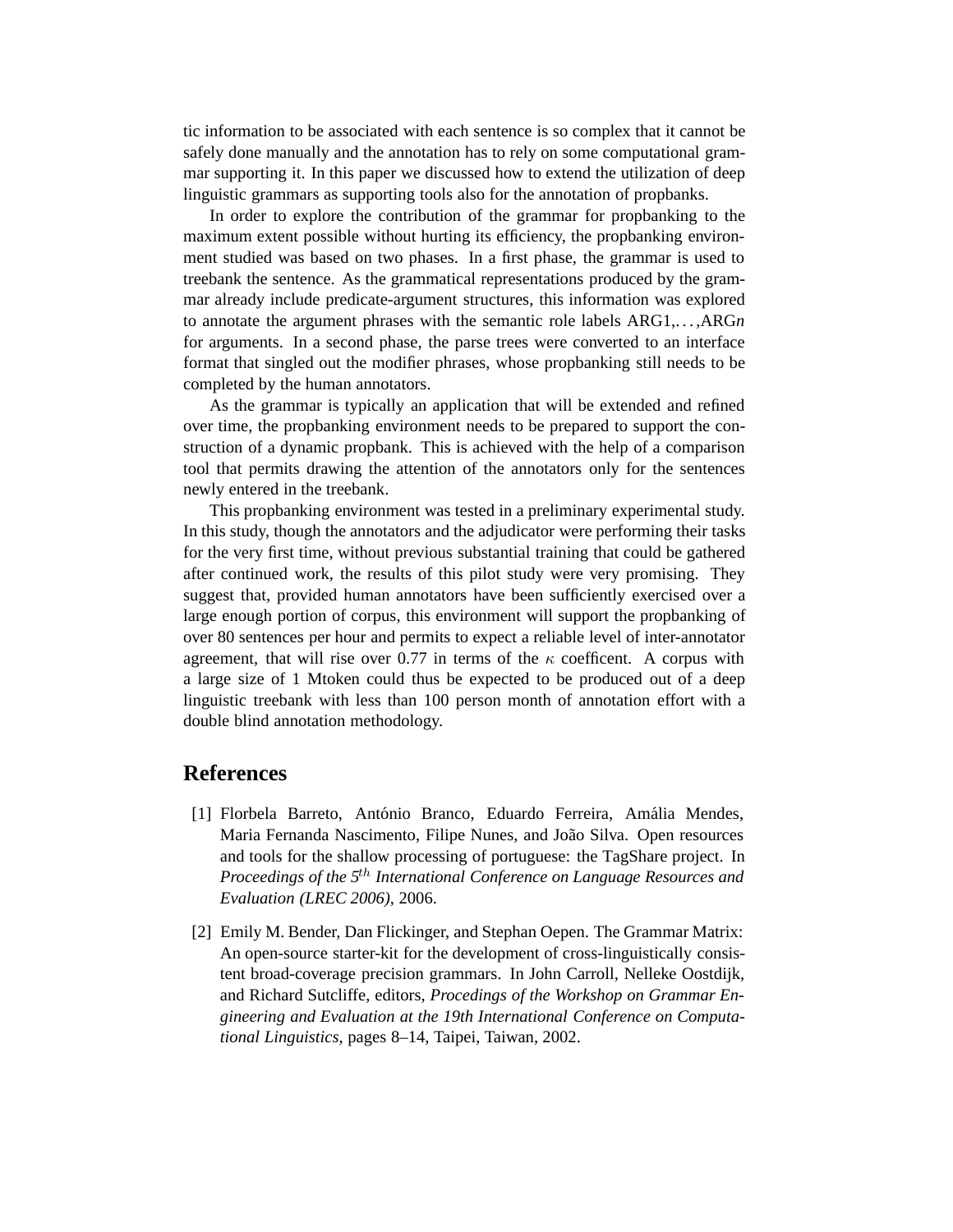- [3] António Branco and Francisco Costa. Accommodating language variation in deep processing. In Tracy Holloway King and Emily M. Bender, editors, *Proceedings of the Grammar Engineering Across Frameworks Workshop (GEAF07)*, pages 67–86, Stanford, 2007. CSLI Publications.
- [4] António Branco and Francisco Costa. Self- or pre-tuning? deep linguistic processing of language variants. In *ACL 2007 Workshop on Deep Linguistic Processing*, pages 57–64, Prague, Czech Republic, June 2007. Association for Computational Linguistics.
- [5] António Branco and Francisco Costa. A computational grammar for deep linguistic processing of portuguese: LXGram. In *Technical Reports Series*. University of Lisbon, Department of Informatics, 2008.
- [6] António Branco and Francisco Costa. LXGram in the shared task "comparing semantic representations" of STEP2008. In Johan Bos and Rodolfo Delmonte, editors, *Semantics in Text Processing*, pages 299–314, London, 2008. College Publications.
- [7] Jean Carletta, Amy Isard, Stephen Isard, Jacqueline C. Kowtko, Gwyneth Doherty-Sneddon, and Anne H. Anderson. The reliability of a dialogue structure coding scheme. *Computational Linguistics*, 23(1):13–32, 1997.
- [8] Jacob Cohen. A coefficient of agreement for nominal scales. *Educational and Psychological Measurement*, 20(1):37–46, 1960.
- [9] Ann Copestake. *Implementing Typed Feature Structure Grammars*. CSLI Publications, Stanford, 2002.
- [10] Ann Copestake, Dan Flickinger, Ivan A. Sag, and Carl Pollard. Minimal Recursion Semantics: An introduction. *Journal of Research on Language and Computation*, 3(2–3):281–332, 2005.
- [11] Lynette Hirschman, Patricia Robinson, John Burger, and Marc Vilain. Automating coreference: The role of annotated training data. In *Proceedings of AAAI Spring Symposium on Applying Machine Learning to Discourse Processing*, 1997.
- [12] Mitchell P. Marcus, Beatrice Santorini, and Mary Ann Marcinkiewicz. Building a large annotated corpus of English: The Penn Treebank. *Computational Linguistics*, 19(2):313–330, 1993.
- [13] Stephan Oepen and John Carroll. Parser engineering and performance profiling. *Natural Language Engineering*, 6(1):81–98, 2000. (Special Issue on Efficient Processing with HPSG).